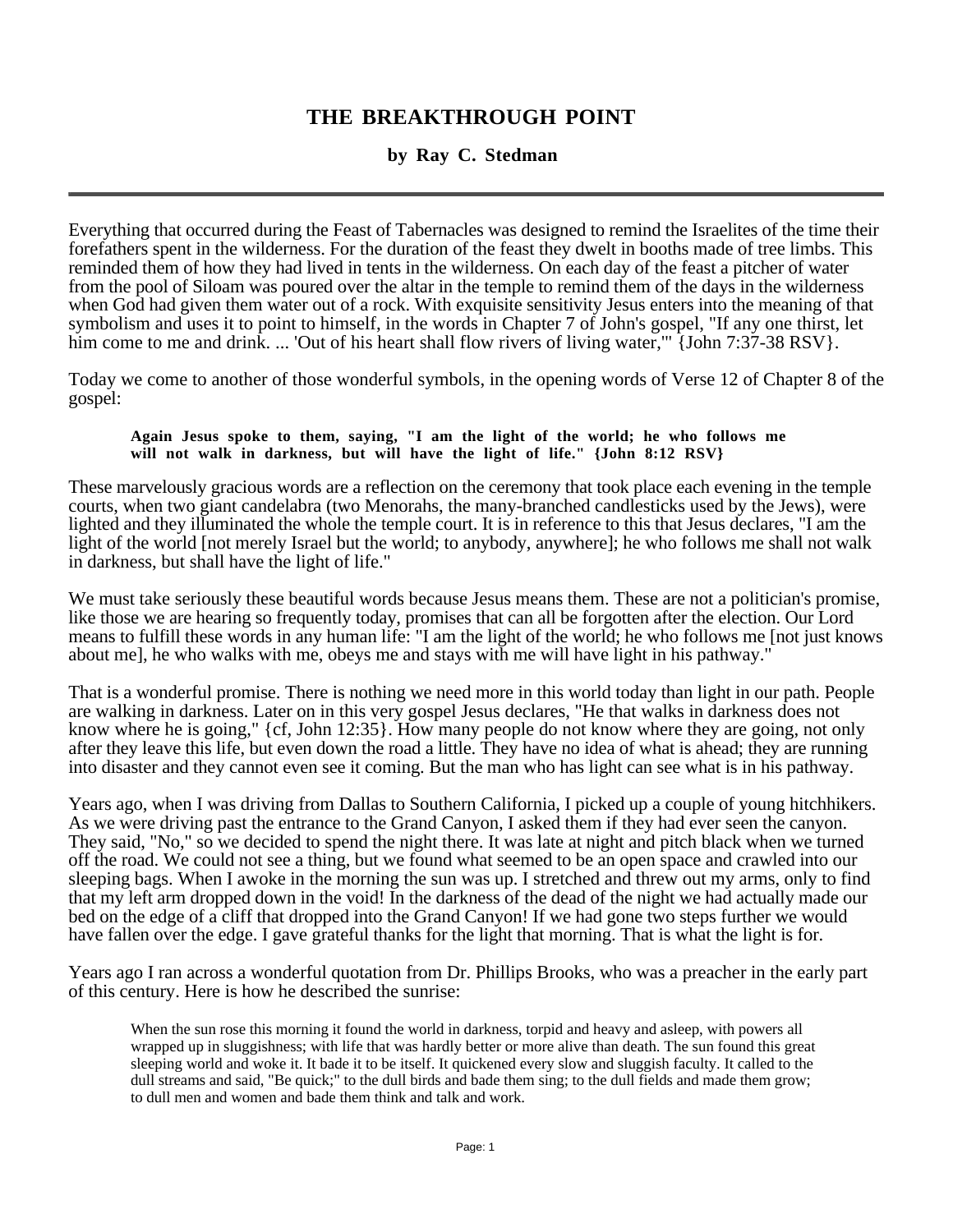It flashed electric invitation to the whole mass of sleeping power which really was the world and summoned it to action. It did not make the world. It did not start another set of processes unlike those which had been sluggishly moving in the darkness. It poured strength into the essential processes which belonged to the very nature of the earth. It glorified, intensified and fulfilled the earth.

I am sure that is what our Lord means because he always draws symbols from nature. In the words, "I am the light of the world; he who follows me will not walk in darkness," he means that not only will he give light to the one who follows him, but he will be the means by which that man will see everything else in his path; and he will be summoned to fulfillment; he will be energized and fulfilled and intensified by the light.

I can bear personal testimony that this is true, as many of you can also. I have found that if I want to understand this crazy, turbulent, mixed-up world, where a thousand and one explanations are being hurled at me all the time by the media, I need to listen to the words of the Lord Jesus. Here is One who knows life, who understands it, who explains it and corrects it. He can help us distinguish between that which is true and that which is false, that which is death and that which is life. As I have sought to follow him all my life I have found these words to be wonderfully true. He not only gives me light so that I do not walk in darkness, but, more than that, I "will have the light of life." He makes us light as well, in other words. The life he gives us becomes a light to others, and we begin to help them also. That is the beautiful picture these words convey.

In the verses that follow we discern something of the darkness of the men to whom he was speaking - darkness that was keeping them from coming to the light. Here we can see why it is that every person in the world needs Jesus Christ -- everyone -- and what it is that holds men and women back from the light and allows them to spend their whole lives, sometimes, in darkness. There are two things that keep people from opening their hearts to Christ: ignorance and pride; ignorance of the facts, and pride that refuses to bow to those facts and adjust to them.

Notice, in Verse 14, the words Jesus addresses to these men, "I know whence I have come... but you do not know." "You do not know..." That is ignorance. Then in Verse 19, "You know neither me nor my Father." "You don't know me. You don't know my Father." That is ignorance, and that is what Jesus is talking about. Ignorance is what is holding millions in darkness right now. Many have never heard of Jesus, and many of those who have heard of him have heard a distorted, twisted, unreal picture of him that makes him appear to be what he is not in the Scripture. It is very important that we see the true Jesus. This is the task of the church -that we might tell this story in its simplicity and beauty in such a way that people will actually see who Jesus is. He will draw them to him.

The amazing thing is that these people listening to him are ignorant of the facts even in the very presence of Jesus himself.

**The Pharisees then said to him, "You are bearing witness to yourself; your testimony is not true." Jesus answered, "Even if I do bear witness to myself, my testimony is true, for I know whence I have come and whither I am going, but you do not know whence I come or whither I am going. You judge according to the flesh, I judge no one. Yet even if I do judge, my judgment is true, for it is not I alone that judge, but I and he who sent me. In your law it is written that the testimony of two men is true; I bear witness to myself, and the Father who sent me bears witness to me." {John 8:13-18 RSV}**

What these men are saying is that they are rejecting Jesus on the basis of a very narrow portion of the evidence about him. That is all they looked at -- a few facts about him which they could find fault with. They never looked at the whole mass of evidence of who he was, as is the case with many people today. The Pharisees said to him, "You are making these claims but they are all from your own mouth. How can we believe you when you are the only one that claims this? How do we know that you are not a madman, because the things you claim are incredible? Yet you expect us to believe you when you are the only one who says these things." At first glance that sounds reasonable. We constantly have to be on watch that we are not taken in by somebody who claims to be something that he really is not. We ought to have more evidence than the evidence of the man making the claim. This is the basis of the argument of the Pharisees.

Notice what Jesus says in his powerful, irrefutable answer: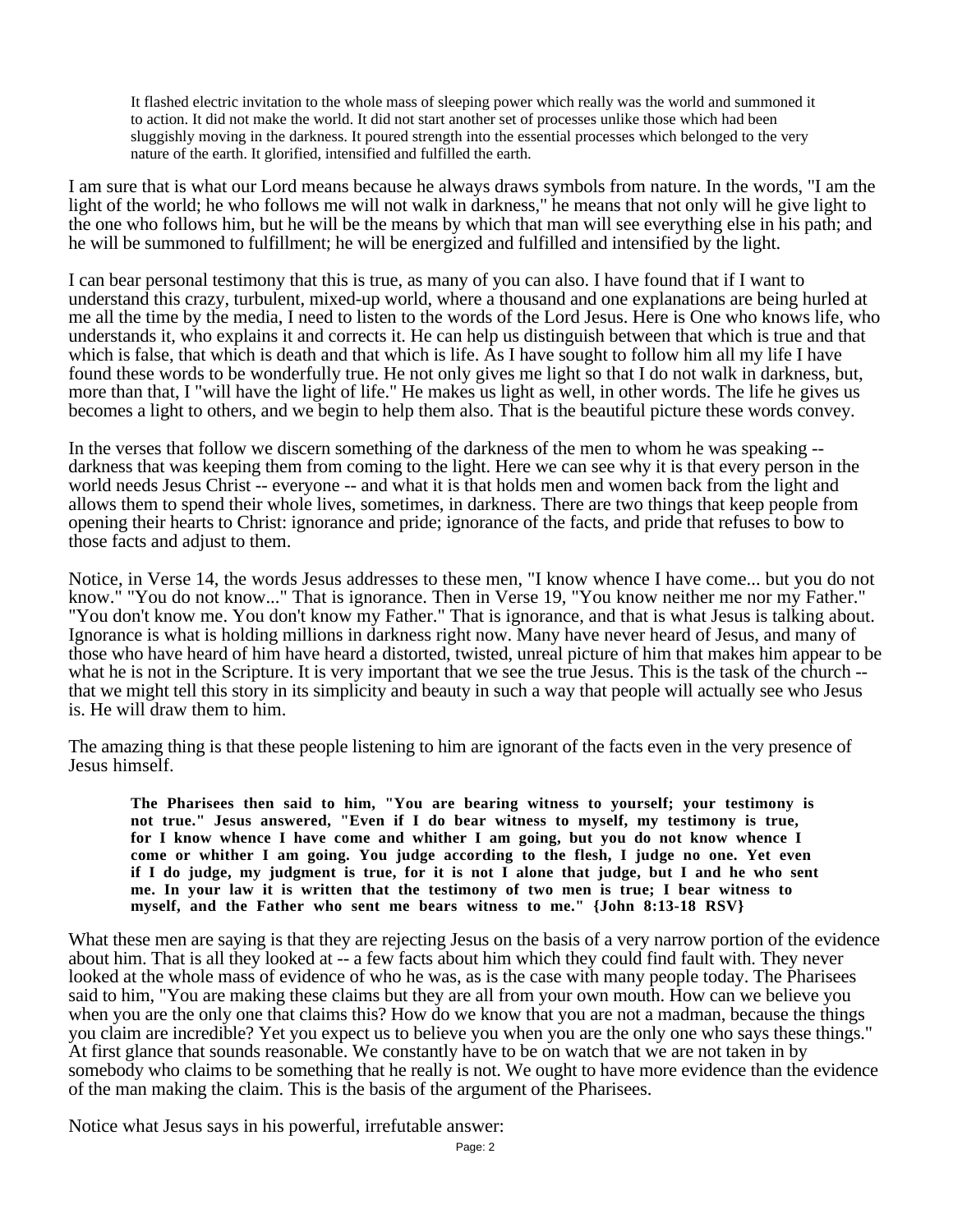First, he declares, "Even if these are my own claims about myself that is no reason to reject them." It may be reasonable to say, "I am not going to decide yet to accept your claims. I am going to look for more evidence." But what Jesus is saying is, "Merely because I claim these certain things is no reason to reject them. They may be true. What you need to do is look for more evidence. You may suspend judgment on this basis, but do not reject my claims."

Then, secondly, "My knowledge about myself is much greater than your knowledge about me. I know more facts about me than you do. I know who I am. I know where I have come from, and I know where I am going." I have come to see that a remarkable principle of life is that people who know who they are always have a sense of confidence; they always feel secure, they are always able to stand up against the assaults and even the accusations of others. But people who do not know who they are, who are not sure exactly where they came from and where they are going are wobbly and wishy-washy, uncertain and undependable.

This is certainly true of Christians. When Christians really believe what God says about them, when they refuse to listen even to their own feelings that lie to them about who they are, but they believe God has made them new creatures in Jesus Christ and they are free from the old life, the old sinful habits, they always have a tremendous sense of security and of effectiveness in their lives. That is what our Lord had. What marvelous serenity he displayed as he moved with confidence and courage through all the upset, the strife and the conflicting claims that he lived through! That is why he can say to these Pharisees, "I know who I am but you do not."

Furthermore, he tells them, they are not interested in finding out who he is; that is the problem. Remember that in Chapter 5 he had said to these very men, "If you believed Moses you would believe me because Moses wrote about me," {cf, John 5:46}. They had the Old Testament Scriptures; if they had but read them, and understood what they said, they would have had ample evidence that Jesus was the Messiah. But they did not believe the Old Testament.

Many people today are struggling with their Christian lives for this very reason: They really do not believe what the Word of God says; thus they have no confidence or any awareness of who Jesus is.

The third thing Jesus tells these men is, "You reject my claims because you look only at appearances. You judge according to the flesh. You regard me as nothing but a troublesome tub-thumper, a rabble-rouser who makes claims he has no right to; one who has no political influence, no wealth, no standing and no political power, and so you reject me. You even think I came from Nazareth, in Galilee, and for that reason you say I am not the Messiah. But you never investigated and found that I was born in Bethlehem, according to the word of the prophet. You do not know me at all. You judge by superficial things. You think that as the Messiah I am supposed to lead a revolt against Rome -- and I will, in God's time -- but because I do not do it yet you reject me. You never read the Old Testament that says many things have to come before that." Like many people today they were saying "No" to Jesus because of insufficient evidence. But they never bothered to look at the evidence that was there. "I do not judge people by outward appearances," Jesus declares. "I know what is in the hearts of men."

Finally, the fourth thing he points out in his answer to the Pharisees is, "As a matter of fact, I do fulfill the Law. Your Law says one has to have two witnesses to be accepted. I have two witnesses. I myself am one." This is perfectly proper. A man is always free to give witness (testimony) about himself in any court of law. But if what he says is corroborated by another witness then it is much more acceptable. Jesus declares, "I am one, and my Father is one. Thus we fulfill the demand of the Law. You ought to accept that."

In the words, "My Father bears witness of me," Jesus is referring to what we have already seen in this gospel -- the three ways the Father underscored and supported his claims:

First, of course, there were the marvelous signs that he did. These were not mere sleight-of-hand wonders, miracles or magic tricks that he did to attract attention. He was not out to try to heal a few people in order to get the crowds to come and listen to him. He never used miracles in that way. Every sign he performed, as we have seen, had a deep and marvelous meaning in itself; it revealed something about him; and these were done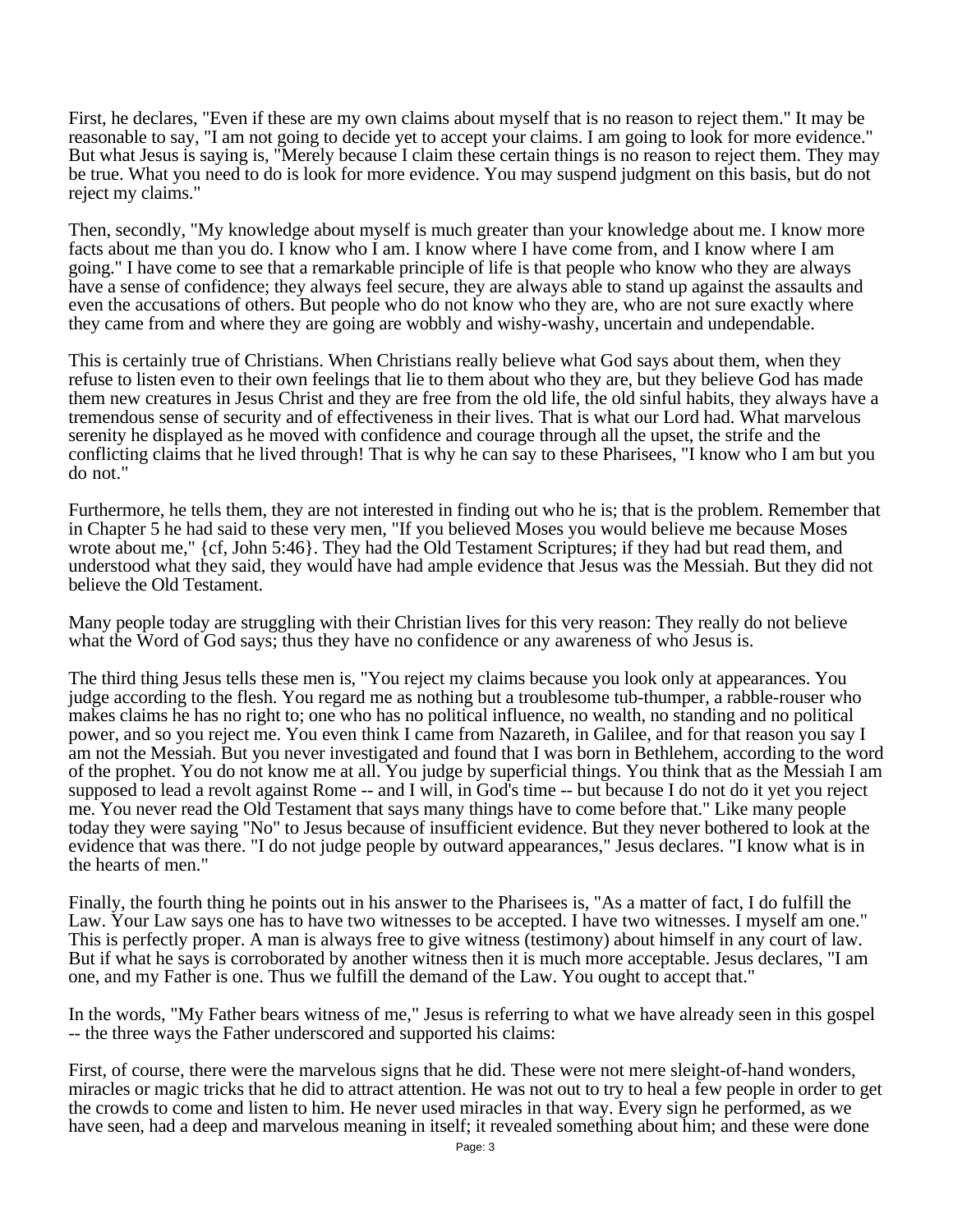by the power of the Father. Everywhere men and women were saying of him, "Nobody can do the things that this man does unless God is with him," {cf, John 3:2}. That was a testimony of the Father.

Secondly, there was the inner conviction of the heart. When people listened to Jesus they said, "He knows what he is talking about. This One knows life. He speaks as no other man ever spoke," {cf, John 7:46}. They went home saying to themselves, "You know, he is right. This is the way things are. This is the way I feel inside. It corresponds with my experience." That was the witness of the Father.

The third way the Father underscored and supported the claims of Jesus was through the fulfillment of the Scriptures themselves. How many times in the actions of Jesus, in his words, in the circumstances in which he found himself -- things over which he often had no control -- there was completely fulfilled the predictions of the Old Testament. Despite this constant witness set before these people of who Jesus was, however, they rejected it because they were ignorant of the facts.

The were also ignorant of the Father. Verse 19:

**They said to him therefore, "Where is your Father?" Jesus answered, "You know neither me nor my Father; if you knew me, you would know my Father also." These words he spoke in the treasury, as he taught in the temple; but no one arrested him, because his hour had not yet come. {John 8:19-20 RSV}**

Why did they not arrest him? Because the invisible hand of the Father was restraining them. We have already seen that, despite their rejection of Jesus, their ignorance, and their unwillingness to accept his claims -- and, as a result, all the hatred and the scorn they felt for him -- they could not stop him. Even though he spoke out in public right in the temple courts where the offering was taken, where everybody had to pass through, yet no one could arrest him because the Father was with him.

One of the amazing things about this story is that, although these men were claiming to know God, they really did not know him. I find this is the problem with many people today. They say they know God, but the god they are talking about is a god of their own imagination. They are merely projecting an idea about God that is not real; consequently they do not know God at all. Neither do they worship God; they are worshiping a figment of their imagination. I ran across a quote from Dr. Martyn Lloyd-Jones that speaks to this:

Their god is something which they created themselves, a being who is always prepared to oblige and excuse them. They do not worship him with awe and respect, indeed they do not worship him at all. They reveal that their so-called god is no god at all in their talk. For they are forever saying that "they simply cannot believe that God will punish the unrepentant sinner to all eternity, and this and that." They cannot believe that God will do so, therefore, they draw the conclusion that God does not and will not. In other words, God does what they believe he ought to do or not do. What a false and blasphemous conception of God! How utterly untrue and unworthy! Such is the new paganism of today.

That is why many people do not come to the light: Their willful ignorance blinds their hearts. They do not know Jesus, and they do not know God.

Then John turns to the second reason why men and women remain in darkness, and that is because of their pride.

**Again he said to them, "I go away, and you will seek me and die in your sin; where I am going, you cannot come." Then said the Jews, "Will he kill himself, since he says, 'Where I am going, you cannot come'?" {John 8:21-22 RSV}**

You have to read those words as a sarcastic answer to what Jesus said, because that is what it is -- a word that is dripping with sarcastic, self-righteous pride. In response to his words, "Where I am going you cannot come," they reply, "Where is he going, then? Is he going to kill himself?" The Pharisees believed that suicides went to the deepest place in hell, where there was a special torment reserved for them. Thus their grim and sarcastic response is, "Of course we'll never go there. We could never follow him there. If that is what he is going to do, he is right; we can't follow him." That is rejection because of pride. These men did not consider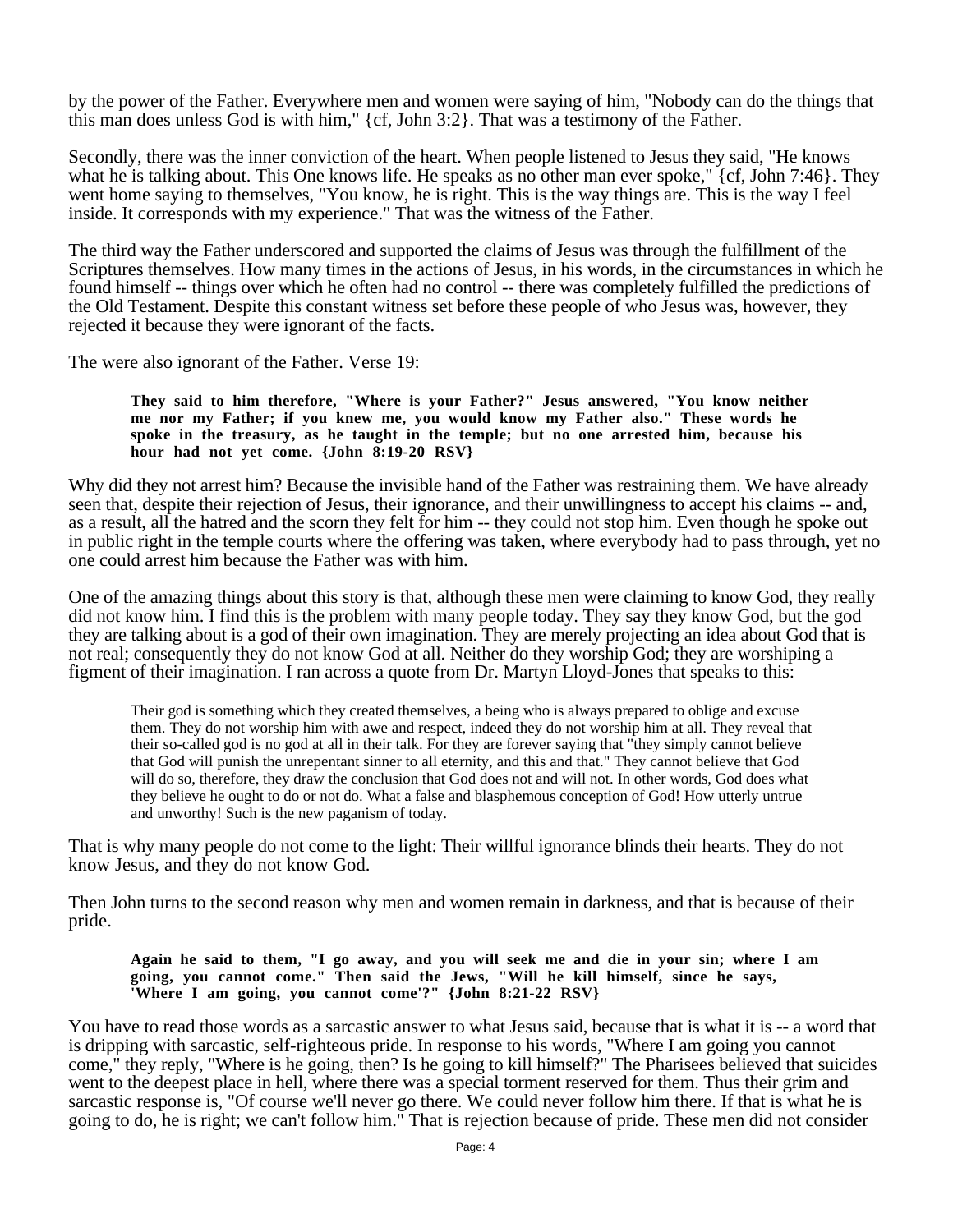themselves worthy of death. On the contrary, they regarded themselves as good and decent people whom God could never send to hell or shut out from heaven.

Listen to how straightforwardly, clearly and faithfully Jesus answers them.

**He said to them, "You are from below, I am from above; you are of this world, I am not of this world. {John 8:23 RSV}**

In other words, "All of your thinking is limited by the narrow confines of this life. You do not understand what is going on in the invisible realms of life. You do not see what is bringing to pass all the historical occurrences of earth. You do not see the hand of God or the hand of the devil. You do not understand anything beyond the limited, narrow range of facts which you can see with your eyes and hear with your ears. But I am from beyond that. I am from above, from out of this world."

**"I told you that you would die in your sins, for you will die in your sins unless you believe that I am he." They said to him, "Who are you?" Jesus said to them, "Even what I have told you from the beginning. I have much to say about you and much to judge; but he who sent me is true, and I declare to the world what I have heard from him." They did not understand that he spoke to them of the Father. {John 8:24-27 RSV}**

How blind they were! Our Lord is saying, "Because you are so limited in your outlook, because you are looking at life only from the standpoint of what is happening from day to day you are in unconscious bondage to the god of this world. You are living in slavery that will end finally in death and hell. I am the only way out." How faithful he was to these men!

This is what many people today say they do not want to hear -- they do not want to hear anything about hell. But, in the New Testament, Jesus is the one who says most about hell. Now he does not describe it except in terms of these words in this passage, "Where I am you cannot follow." Hell is a place of eternal separation from all that is beautiful, all that is true, all that is lovely, all that is exciting, all that is living and fulfilling. The opposite of all that, the removal of all that, the removal of God from life, is what people choose when they refuse to hear the claims of Jesus Christ.

I amazed and awed at how earnestly Jesus deals with these men in their blindness. These are not words of anger or bitter rejection or accusation or condemnation. This is an earnest pleading on his part: "You are going to die -- everybody is -- and you will die in sin unless you lay hold of the provision God has made for the sin of mankind." But they in their pride were blinding their eyes and rejecting this word because they thought they were good enough already; they thought they did not deserve any rejection from God.

At the Mount Hermon pastors' conference a few weeks ago I was interested to hear Dr. Bruce Waltke tell the pastors, "I know men who have been drawn to God by his love and by the glory and the promises of God, but I have to tell you this: That is not the way I came. I came because my heart was frightened by the sense of the wrath of God." Here Jesus is simply dealing honestly with these men and pointing out what is absolutely and certainly going to happen unless they lay hold of the one way out, which is his sacrifice for them.

It is clear that his seriousness startles and sobers them. They say to him, "Who are you?" His reply, however, is not the bland statement found here in the Scriptures, "Even what I have told you from the beginning." That is a poor translation. There is no word for "from the beginning" there. The words are, "The beginning, that which I have told you." It is a phrase that ought to be translated, "Absolutely and fundamentally what I have told you all along. Absolutely what I am, that is who I am. What I have been saying to you all along." Then Jesus says, "I have much more to say to you about you, and it is all true because it comes from the One who sent me." John has to record sadly, "They did not understand that he spoke to them of the Father."

It looks hopeless, doesn't it? Ignorance is blocking the minds of these men; pride is blinding their eyes and keeping them from action. But do not stop reading here. There is a wonderful paragraph that comes next. Knowing their blindness, knowing their pride, knowing their ignorance,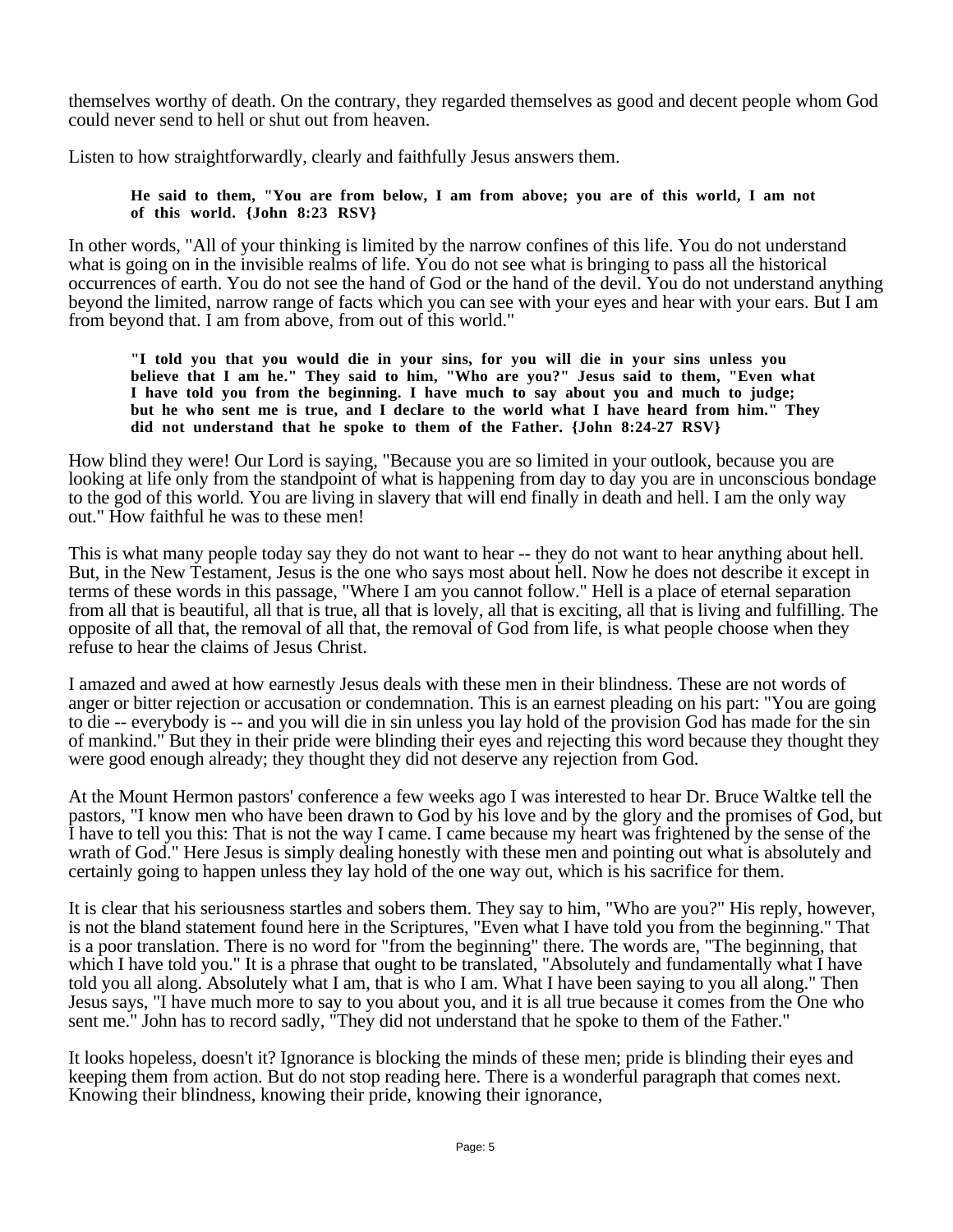**So Jesus said, "When you have lifted up the Son of man, then you will know that I am he, and that I do nothing on my own authority but speak thus as the Father taught me. And he who sent me is with me; he has not left me alone, for I always do what is pleasing to him." {John 8:28-29 RSV}**

John records that when Jesus uttered these words,

**As he spoke thus, many** [many of these very men who had been rejecting him] **believed in him. {John 8:30 RSV}**

What made the difference? The cross. What does Jesus mean, "When you have lifted up the Son of man"? When you see Jesus on the cross then you begin to understand the facts about life. That is what he is saying. When he is lifted up on the cross he gives himself for the sins of the world. When that occurs in history or to the eyes of faith, then you will begin to see Jesus for who he is: the Lord of Glory, the Liberator of man, the Redeemer from our sins, the Cleanser from our shame, the One who can wash away all our stain and forgive us. And you will see the power of his Word. You will see that he speaks with authority as the Father taught him. Further, you will see the sinless beauty of the Son of God who is the delight of the Father's heart, the Model Man, man as God intended man to be. All that becomes visible when you think of the cross of Jesus.

It is very good for us often to remember the story of the cross. It is good to remember all the detail that is given in the Gospels about how in the upper room he was "exceeding sorrowful unto death"; the shadows of Gethsemane; the deep darkness of his loneliness; his prayers; his disappointment with his disciples; the bloody sweat that fell from his brow; the traitor's kiss; the binding; the blow in the face; the scourging, the smiting, the spitting, the buffeting, the mocking; the crown of thorns; the sorrowful way through the city streets; the burden of the cross; the exhaustion that he endured; the collapse; the stripping; the impaling upon the cross; the nails through his hands; the jeers of his foes; the flight of his friends; the hours on the cross; the darkness; the terrible cry that came from his lips, "My God, My God, why hast thou forsaken me?"; the thirst; and the triumphant cry at the end, "It is finished."

When you remember that, Jesus declares, then you will see the awful reality of human depravity, the terrible evil that lurks in every single human heart without exception that makes it necessary for us to lay hold of the one way out, which is the Lord Jesus himself. There you will see the love of God spelled out for us, a God who could give his only Son, "who spared not his only Son, but gave himself up for us, how much will he also freely give us all other things," {cf, Rom 8:32}. That is why the cross is such an important thing in Christian faith, and why we make it the symbol of our faith -- because it is there you begin to see life the way it really is.

When I was a boy of 11, I came to Christ in an old Methodist Brush Arbor meeting -- the sawdust trail, literally. I went down front and received the Lord. It was a real conversion because I had a wonderful sense of fellowship with the Lord for months and months after that. One of the things I used to delight to do, even though I was only 11 years old, was to sing to myself some of the great hymns of the church that we have been singing from Sunday to Sunday. I loved those hymns because they reminded me of who my Savior was and what he had done for me. I used to get up in a hay rack on a Sunday afternoon all by myself and sing these hymns until the tears ran down my cheeks. I remember being in a park once, sitting by myself, and singing one hymn in particular,

Jesus, keep me near the cross, There a precious fountain Free to all a healing stream, Flows from Calvary's mountain.

Near the cross I'll watch and wait, Hoping, trusting ever, Till I reach the golden strand, Just beyond the river.

I love that hymn because it says something to me about the power of the cross of Christ to take away and strip